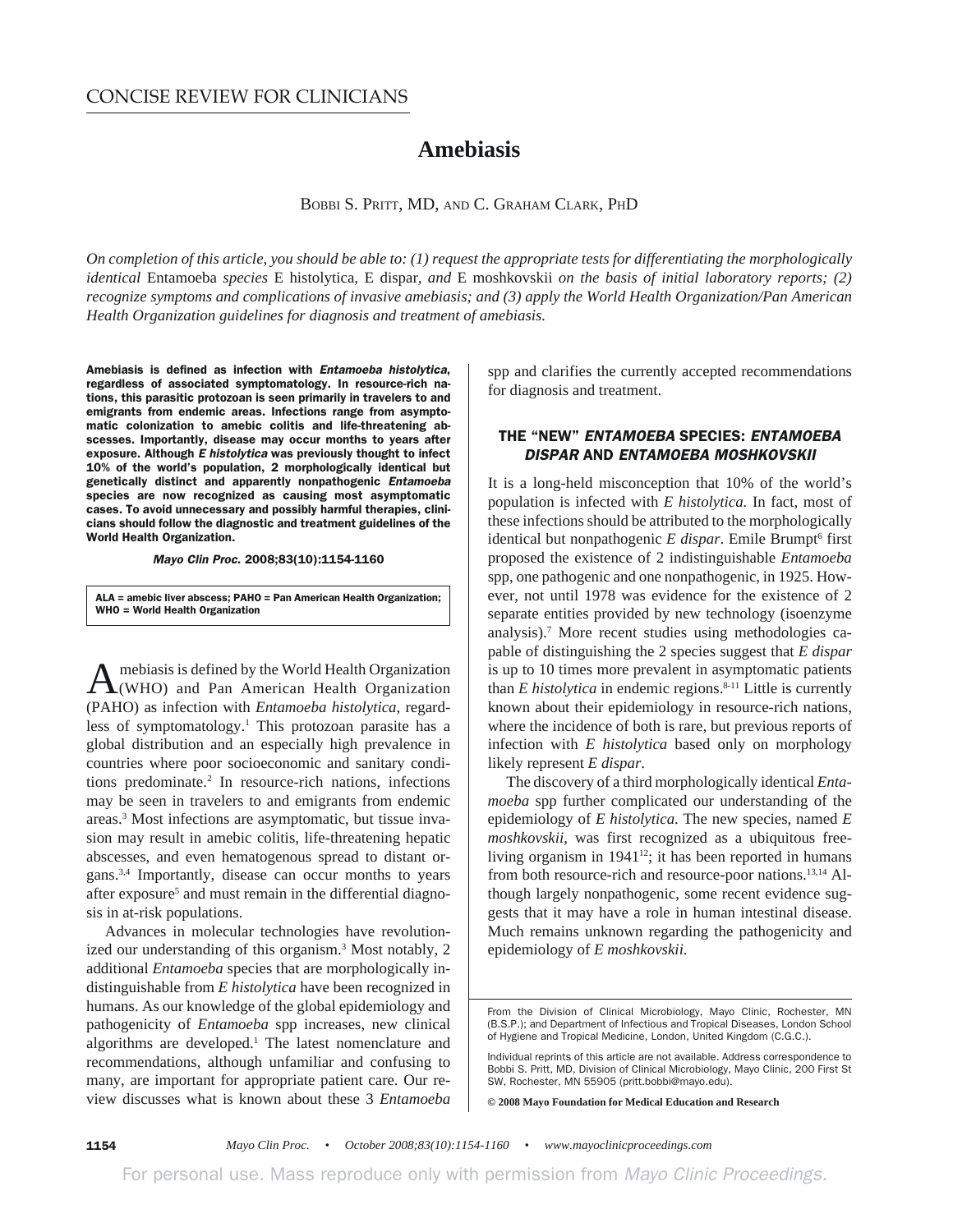#### THE DEFINITIVE PATHOGEN: E HISTOLYTICA

*E histolytica* is the pathogenic species responsible for amebic colitis throughout the world. It infects people of both sexes and all ages; however, populations at risk may vary with geographic location, host susceptibility, and differences in organism virulence. People in highly endemic areas probably have recurrent asymptomatic infections, thus accounting for the high reported prevalence.<sup>5,15</sup> In developed countries, amebic colitis is most commonly found in travelers to or emigrants from endemic countries, institutionalized persons, and patients infected with human immunodeficiency virus.<sup>16-18</sup> Men who have sex with men were previously thought to have an increased incidence of infection, but this supposition was based on morphologic studies. New evidence suggests that these men were colonized primarily with *E dispar* rather than *E histolytica.*19,20

The simple life cycle of *E histolytica* begins when infectious cysts are ingested in fecally contaminated food or water.<sup>21</sup> This association with poor sanitation explains why resource-poor nations carry the bulk of the world's disease. After ingestion and passage through the stomach, the organism excysts and emerges in the large intestine as an active trophozoite. Trophozoites multiply by simple division and encyst as they move further down the large bowel. Cysts are then expelled with the feces and may remain viable in a moist environment for weeks to months.<sup>18,21</sup> Amebae typically subsist on a diet of intestinal bacteria and partially digested host food but are capable of tissue invasion and dissemination. Most infections (≥90%) remain asymptomatic, $5,15$  suggesting that tissue invasion is an aberration rather than a typical behavior.

Invasive intestinal disease may occur days to years after initial infection and is characterized classically by abdominal pain and bloody diarrhea.<sup>18</sup> Watery or mucus-containing diarrhea, constipation, and tenesmus may also occur.<sup>3</sup> This clinical picture corresponds histologically with trophozoites invading and laterally undermining the intestinal surface to form the so-called flask-shaped ulcers (Figure 1). The right side of the colon is commonly involved.4 Severe cases of amebic colitis are characterized by copious bloody diarrhea, diffuse abdominal pain, and (rarely) fever. Extensive fulminant necrotizing colitis, the most severe form of intestinal disease, is often fatal.<sup>18</sup> Patients at increased risk of severe disease include those who are very young, very old, malnourished, or pregnant and those who are receiving corticosteroids.3 Some evidence suggests that patients infected with human immunodeficiency virus are at increased risk of severe disease, $22$  but this is not universally accepted.<sup>23</sup> Complications of intestinal disease include stricture, rectovaginal fistulas, formation of an annu-



FIGURE 1. "Flask-shaped" ulcer of invasive intestinal amebiasis (hematoxylin-eosin, original magnification ×50). Note that the apex of the ulcer at the bowel lumen is narrower than the base, accounting for the flask shape. This is formed as trophozoites invade through the mucosa and move laterally into the submucosa (direction of ulcer expansion is marked by arrows). Microscopically, trophozoites are localized to the advancing edges of the submucosal ulcer. Image courtesy of John Williams, CBiol, MIBiol, London School of Hygiene and Tropical Medicine.

lar intraluminal mass (ameboma), bowel obstruction, perianal skin ulceration, toxic megacolon, perforation, peritonitis, shock, and death.3,18 Chronic intestinal amebiasis is also well described; patients with this condition can have years of intermittent abdominal pain, diarrhea, and weight  $loss.<sup>21</sup>$ 

On rare occasions, *E histolytica* trophozoites enter the bloodstream and disseminate to other body sites, most commonly the liver via spread from the intestine through the portal vein. The right lobe is 4 times more likely to be involved than the left because it receives the bulk of the venous drainage from the right colon.<sup>4</sup> Adult men aged 20 to 40 years are most frequently affected, although people of both sexes and all ages may develop an amebic liver abscess (ALA).<sup>17,18</sup> Disease can occur years after exposure and may follow the onset of immunosuppression.<sup>18</sup>

Hepatic invasion by amebic trophozoites results in marked tissue destruction with neutrophil recruitment, cellular necrosis, and formation of microabscesses that gradually coalesce.<sup>4</sup> Most patients  $(65\% -75\%)$  present with a single abscess; however, multiple abscesses may also be formed.18 Abscesses consist of soft, necrotic, acellular yellow-brown debris, described as "anchovy paste."<sup>21</sup> Amebae are seldom identified in aspirates because they are located at the periphery of the lesion.<sup>18</sup> White blood cells are also not usually seen, presumably because they have been destroyed by the amebic trophozoites.

Clinical presentation of ALA is highly variable and commonly includes tender hepatomegaly and pain in the

For personal use. Mass reproduce only with permission from *Mayo Clinic Proceedings.*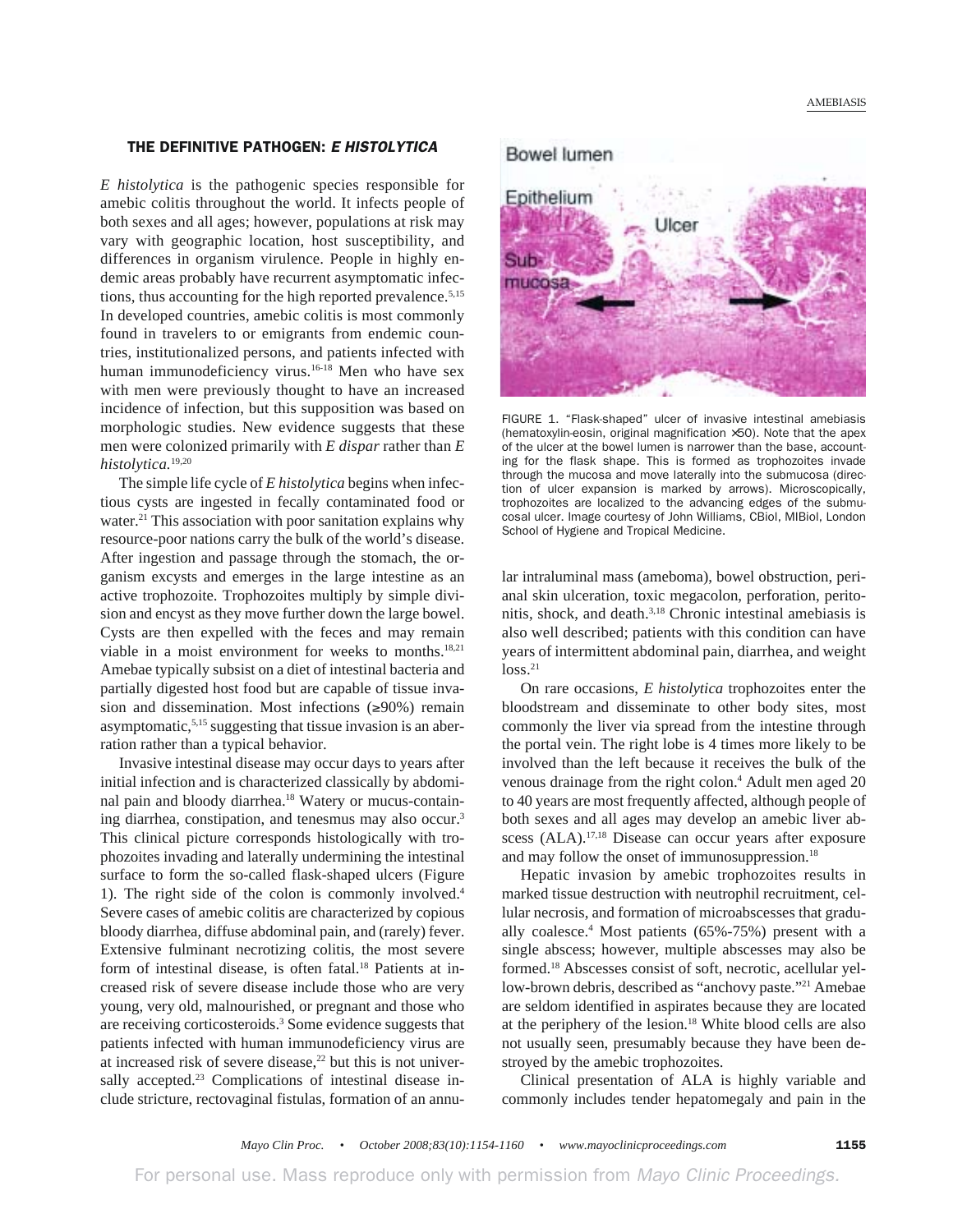

FIGURE 2. Classic cyst morphology of Entamoeba histolytica/ dispar/moshkovskii (iron hematoxylin stain of fecal sample, original magnification ×1000). Cysts range from 10 to 16 µm in diameter (mean, 12.5 µm) and contain up to 4 nuclei, each with a central irregular dot and peripheral rim of chromatin. As seen above, all 4 nuclei are rarely visible in the same plane of focus. Chromatoid bodies (crystallized ribosomes) are also commonly seen (dark staining mass; arrow). Although this morphology allows for identification of these 3 organisms, exact speciation requires further testing. Image courtesy of Professor John Williams, London School of Hygiene and Tropical Medicine.

right upper quadrant.18 Unlike amebic colitis, ALA is commonly accompanied by fever,<sup>3</sup> as well as by rigors, chills, and profuse sweating.<sup>18</sup> Most patients do not have concurrent colitis and cysts, and trophozoites are not always seen on fecal smears,3 posing an important diagnostic challenge. Jaundice is not typically present; elevated bilirubin levels are seen in less than 50% of patients, but elevated alkaline phosphatase levels are common.18 Complications include secondary bacterial infection; perforation into peritoneal, pleural, and pericardial cavities; septic shock; and death.4,18

Perhaps the most serious complication is amebic metastasis from the liver. Rarely, trophozoites end up in other regions of the body, such as the brain, spleen, lungs, and genitourinary tract, through hematogenous or direct spread.3 Brain abscesses are extremely rare and are associated with high mortality rates.<sup>2</sup> Like patients with ALA, those with disseminated disease do not usually have concomitant amebic colitis.3 Disseminated disease is not an adaptive mechanism for the parasite because its life cycle cannot be completed outside the intestine.

### RADIOLOGIC AND ENDOSCOPIC FEATURES OF INTESTINAL AND EXTRAINTESTINAL DISEASE

When amebiasis is suspected, radiologic and endoscopic examination may lend further support for a diagnosis. Colonoscopy can provide a wide spectrum of findings,

from rare large-bowel ulcers in mild disease to diffuse mucosal ulceration, hemorrhage, colonic stricture, and presence of an ameboma.<sup>18</sup> Grossly, these findings may resemble those seen with inflammatory bowel disease; therefore, correlation with histopathology and laboratory results is essential.<sup>18,21</sup> Endoscopy is contraindicated in patients with evidence of peritonitis, severe dehydration, or shock.<sup>18</sup>

Radiologic studies may also be helpful in evaluating a patient with possible ALA. Chest and abdominal radiography often reveal a pleural effusion and raised hemidiaphragm overlying the involved liver lobe.<sup>18</sup> Ultrasonography reveals lesions that are typically hypoechoic and well defined with rounded edges.<sup>4</sup> Computed tomography and magnetic resonance imaging can further characterize an abscess and allow for better detection of smaller lesions. All 3 techniques may facilitate guided needle biopsy and drainage if indicated.<sup>4</sup> An abscess can usually be distinguished from solid lesions and biliary tract disease, but the differentiation between bacterial and amebic abscesses is less clear. Gallium scans may have a role in this differential diagnosis because amebic abscesses are usually "cold" on scan because of the lack of white blood cells in the abscess, whereas bacterial abscesses are typically "hot."<sup>21</sup>

## DEFINITIVE DIAGNOSIS OF E HISTOLYTICA, E DISPAR, AND E MOSHKOVSKII INFECTIONS

Clinically, it is desirable to definitively distinguish *E histolytica* from *E dispar* and *E moshkovskii* because, of the 3, it is the only proven human pathogen.<sup>17</sup> The diagnosis of invasive amebiasis is usually suggested by the patient's presenting symptoms, exposure history, and radiologic findings but should be confirmed with microbiological laboratory results. Many laboratory methods exist for identification of *E histolytica, E dispar,* and/or *E moshkovskii*, and the clinician should be aware that tests vary considerably in price, sensitivity, specificity, and the ability to definitively differentiate among the 3 species.

Light microscopic examination of fecal specimens (ie, "ova and parasite" examination) is often the first step in diagnosis<sup>3</sup>; the characteristic trophozoites and cysts can often be identified through direct, concentrated, and/or permanently stained smears (Figure 2). Because organisms may appear intermittently, current recommendations call for submission of 3 stool specimens on different days during a period of 10 days.<sup>3</sup> As mentioned previously, stool specimens from patients with disseminated disease may not contain cysts and trophozoites, despite repeated examinations.<sup>3</sup>

If stool cannot be examined in the fresh state (within 15 minutes) for motile trophozoites, then it should be placed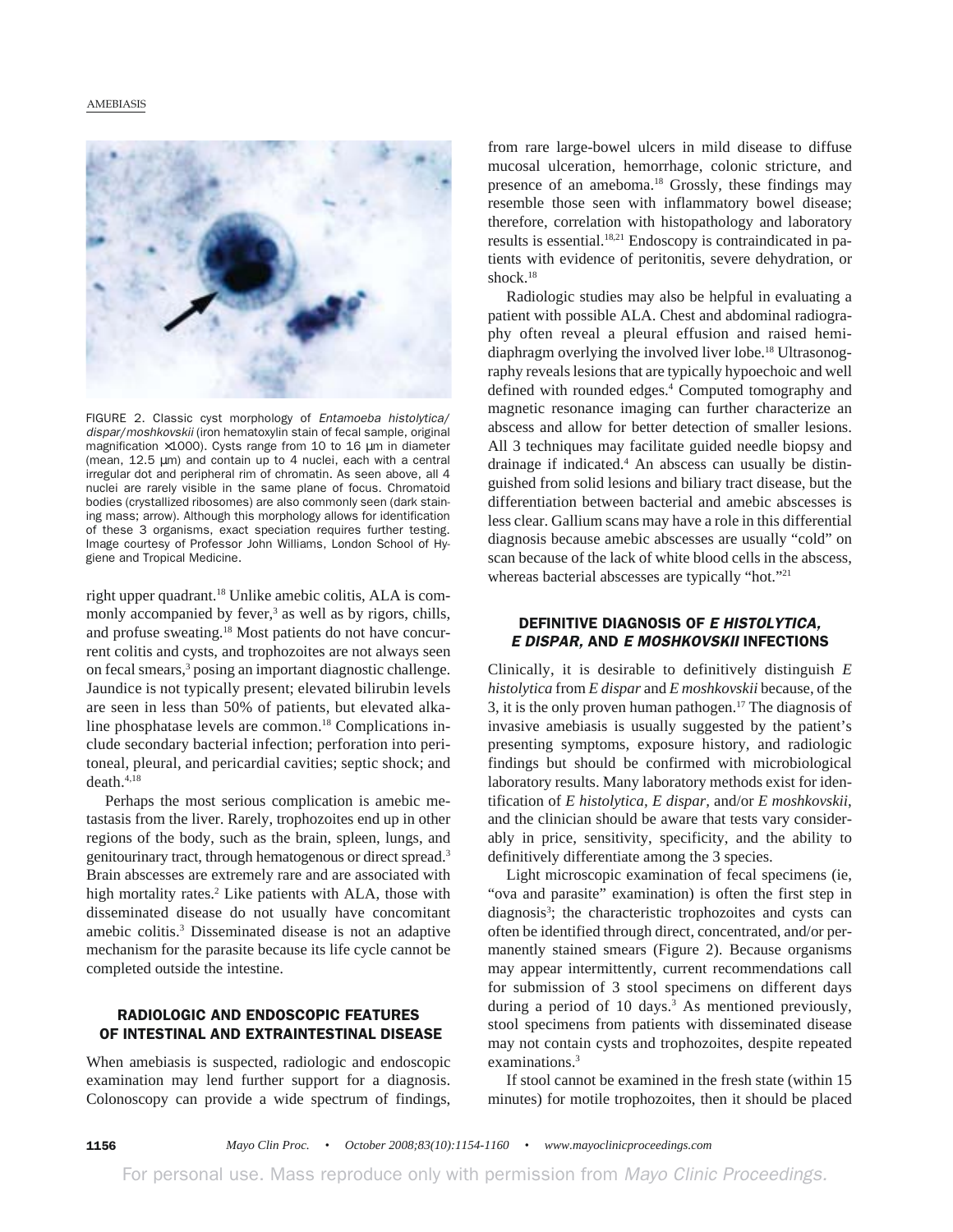immediately in an appropriate fixative to prevent deterioration of organisms.3 Unfortunately, microscopy alone cannot differentiate *E histolytica* from *E dispar* and *E moshkovskii;* additional tests are required for definitive speciation. The rare exception is when trophozoites containing ingested red blood cells are identified; they are strongly (but not definitively) indicative of invasive amebiasis.1 Trophozoites may also be identified in intestinal biopsy specimens, scrapings, or aspirates,<sup>21</sup> allowing a diagnosis of amebiasis to be made if mucosal invasion and ulceration are also observed.

When only examination of stool specimens is available, the WHO/PAHO recommends that morphologically consistent cysts and trophozoites receive the nonspecific diagnosis *E histolytica/E dispar*, <sup>1</sup> which could now be augmented to include *E moshkovskii*. The clinician must then interpret this laboratory result in the context of the individual patient and determine whether treatment is warranted.

When possible, *E histolytica* should be definitively identified.<sup>1</sup> Identification methods include biopsy, serology, antigen detection, and molecular assays. Culture may be performed by some large specialty laboratories but is technically challenging and time-consuming. Furthermore, a negative culture result from intestinal samples does not exclude *E* histolytica<sup>1</sup> because sensitivity is less than 100%. Culture followed by isoenzyme analysis is the criterion standard in diagnosis; however, it will likely be replaced by molecular assays in the near future.<sup>3,11</sup>

Serologic tests detect the presence of species-specific antibodies in the patient's serum. They are particularly useful in nonendemic countries where prevalence is low and have a good sensitivity and specificity for detecting invasive intestinal disease. They are also the test of choice for ALA because titers are typically high and test sensitivities and specificities exceed 95% with most assays.<sup>3,21</sup> The primary disadvantage of serologic tests is that they cannot distinguish between past and current infection unless IgM is detected; IgM antibodies to *E histolytica* are short-lived and rarely detected. In contrast, IgG antibodies are longlived but highly prevalent in endemic settings because of past exposure.3 Serologic assays, which are also less sensitive in asymptomatic infection, take 7 to 10 days to appear in the bloodstream, resulting in possible false-negative results.<sup>3</sup> Enzyme-linked immunosorbent assay is the most popular test in the diagnostic setting because of its speed and ease of use.<sup>3</sup>

Fecal antigen detection tests use specific monoclonal or polyclonal antibodies to detect *E histolytica* antigens. They are rapid, highly sensitive, and widely used in the diagnostic laboratory.11 Antigen tests are useful for confirming microscopic findings and providing a diagnosis in patients with negative fecal smear results. They are also helpful for interpreting positive results on amebic serology in patients from endemic countries because positive results on an antigen test indicate current rather than past infection.<sup>11,21</sup> Some antigen detection kits can also be used on serum and material obtained from aspirated abscesses, offering greater sensitivity than microscopy for extraintestinal disease.<sup>18</sup> Not all commercial kits are capable of speciation; some demonstrate cross-reactivity between *E histolytica* and *E dispar*. Antigen detection methods are also not as sensitive as polymerase chain reaction assays<sup>3,11</sup> and may have low specificity in nonendemic regions. $24$  Clinicians should be familiar with the specifications of the kits used in their laboratory and confirm a suspected diagnosis if indicated.

The highest sensitivity and specificity for the diagnosis of *E histolytica* are offered by DNA-based tests. Many assays are available, including conventional and real-time polymerase chain reaction formats<sup>3</sup>; however, they are currently used primarily by research and reference laboratories. Like most molecular amplification assays, they remain impractical for resource-limited settings because of their equipment, personnel, and facility requirements.

#### DIFFERENTIAL DIAGNOSIS

The differential diagnosis of amebic colitis must include bacterial (eg, *Salmonella* and *Shigella* spp*, Mycobacterium tuberculosis*), parasitic (eg, *Schistosoma mansoni, Balantidium coli*), and noninfectious (eg, inflammatory bowel disease, carcinoma, ischemic colitis, diverticulitis) causes of dysentery.3,18 When present, amebomas may mimic carcinoma, tuberculosis, or an appendiceal mass.18 Diagnostic tests in the work-up of patients with dysentery might include stool cultures for bacteria, ova, and parasites (other than  $E$  histolytica) and assays for bacterial toxins.<sup>3</sup> Biopsy specimens of intestinal ulcers are useful for confirming the presence of trophozoites and for excluding other etiologies.

Given its varied clinical presentation and possible delay of onset, the diagnosis of ALA may not be straightforward. The differential diagnosis includes bacterial abscess, echinococcal cyst, tuberculosis, and primary or metastatic tumor,<sup>18</sup> all which would have vastly different treatments. Radiology can differentiate between many noninfectious and infectious etiologies; however, bacterial and amebic abscesses may appear remarkably similar. In comparison with bacterial abscesses, ALAs are more likely to be solitary, subcapsular, and located in the right lobe of the liver, but these findings are not always reliable.<sup>4,18</sup> Occasionally, ALA may cause a pneumonia-like presentation with pleuritic pain, cough, and dyspnea.18 Radiologic imaging, clinical history, findings on physical examination, and serologic results are essential for including or excluding the diagnosis of ALA.

For personal use. Mass reproduce only with permission from *Mayo Clinic Proceedings.*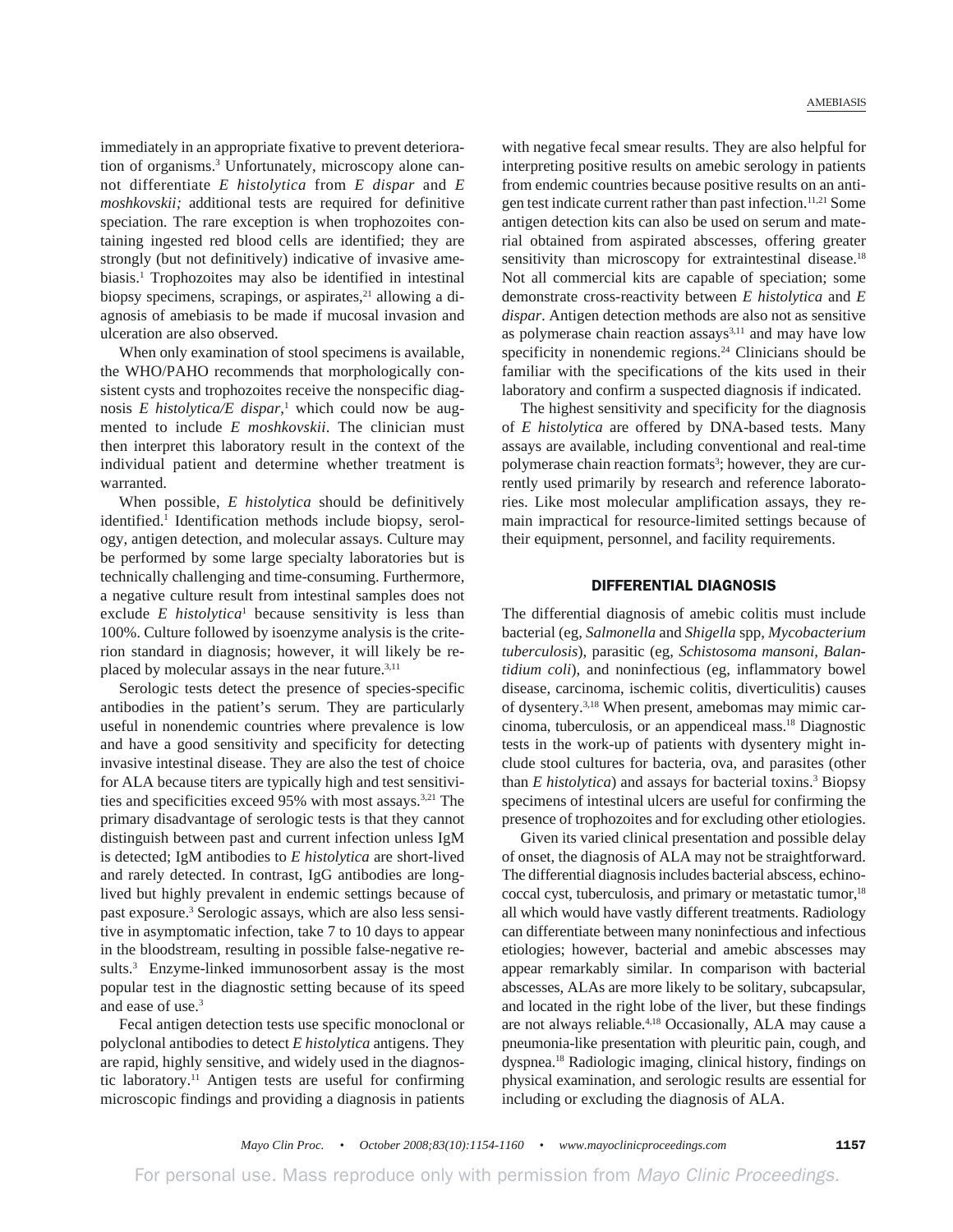#### TREATMENT

The WHO/PAHO recommendations state that, when possible, *E histolytica* should be differentiated from morphologically similar species and treated appropriately. Given the small but substantial risk of invasive disease and the potential to transmit the infection to others, WHO/PAHO recommends treating all cases of proven *E histolytica*, regardless of symptoms.1 If *E dispar* is the only species identified, then no treatment should be given and other causes should be sought as appropriate.<sup>1,11</sup>

In resource-poor countries, the standard but less optimal approach is to treat all patients with cysts and trophozoites identified on stool examination without additional testing for speciation.3 This method results in vast overtreatment and may hasten the development of drug resistance in *E histolytica*. <sup>3</sup> Thus, WHO/PAHO recommends withholding treatment from asymptomatic patients when only a morphologic diagnosis by stool examination is available (ie, *E histolytica*/*E dispar/E moshkovskii*), unless another reason to suspect *E histolytica* infection exists.<sup>1</sup> Even if patients diagnosed as being infected with *E histolytica*/*E dispar/E moshkovskii* have symptoms, other causes of disease, such as bacterial colitis, should not be excluded until further testing is done.<sup>1</sup> Prophylaxis for *E histolytica* infection with amebicides is not recommended under any circumstances.<sup>1</sup>

The medications recommended to treat confirmed amebiasis vary with clinical manifestation. Asymptomatic intestinal infection with *E histolytica* should be treated with luminal amebicides, such as paromomycin and diloxanide furoate.18 These medications will eradicate the luminal amebae and prevent subsequent tissue invasion and spread of the infection through cysts.18,21 Paromomycin, more widely available in the United States, has the advantage of not being absorbed in the bowel.21 Abdominal cramps and nausea are the most commonly reported adverse effects. A 10-day course at 30 mg/kg per day (divided into 3 daily doses) is typical. Some recommend follow-up stool examination to confirm eradication of cysts.21

Compared with asymptomatic infection, intestinal and extraintestinal invasive disease are aerobic processes and should be treated with tissue amebicides, such as 5 nitroimidazoles (eg, metronidazole), which are readily absorbed into the bloodstream.<sup>1</sup> Metronidazole (750 mg, 3) times a day, for 5-10 days) is the most commonly used drug in the United States for invasive amebiasis.<sup>21</sup> Because little metronidazole reaches the lumen of the colon, treatment should be followed by administration of a luminal agent to eradicate any potential intestinal reservoirs.<sup>21</sup> Most uncomplicated cases respond to a 5-day course of metronidazole; however, a 10-day course is useful in severe cases.<sup>18</sup> Metronidazole may also be given parenterally to critically ill patients and can be supplemented with an antibiotic to cover secondary sepsis with bowel flora. The most common adverse effects of metronidazole are abdominal discomfort and nausea; most patients, however, are able to complete a full 5- to 10-day course. Serious adverse drug reactions include confusion, ataxia, and seizures.4

A promising new regimen for invasive amebiasis is a 3 day course of nitazoxanide. This drug is effective against both luminal and invasive forms and has the added benefit of eliminating other intestinal parasites, including helminths.<sup>21</sup> Surgery may be necessary in cases of perforation, abscess, obstruction, stricture, or toxic megacolon. However, given the friable nature of the inflamed mucosa, bowel repair is risky and should be avoided when possible.<sup>18,21</sup>

Like amebic colitis, ALA typically responds well to a 5- to 10-day course of metronidazole, which should also be followed with a luminal amebicide.<sup>21</sup> Metronidazole is the drug of choice in this setting, given its fast intestinal absorption, excellent bioavailability in tissue, and good abscess penetration.4 Surgical or percutaneous drainage of ALAs is generally not recommended because of the risk of content spillage and/or bacterial superinfection; exceptions are cases of imminent rupture, failure to respond to treatment after 4 to 5 days, and secondary bacterial infection.4,21 After treatment, ultrasonography may be used to monitor abscess regression, which occurs slowly during a period of 3 to 12 months.<sup>4</sup> Small cystic defects may remain indefinitely.<sup>18</sup>

Amebae rarely disseminate beyond the portal circulation. Given the small number of cases, no definitive treatment guidelines are available for management of extraintestinal, extrahepatic disease. As mentioned previously, infections with *E dispar* do not require treatment. Less is known about *E moshkovskii*, but it is likely that this infection also would not require treatment in most cases.

### **CONCLUSION**

Recent discoveries have revolutionized our understanding of the epidemiology of *Entamoeba* spp infections and have led to important treatment and diagnostic recommendations. To avoid unnecessary and possibly harmful therapies, clinicians should follow the precise guidelines promulgated by the WHO/PAHO in 1997, including definitive differentiation of *E histolytica* from morphologically identical nonpathogenic species. Such definite differentiation is especially important in countries with adequate sanitation measures, where the predominant organism identified from morphologic stool examination will be *E dispar*. Because they have the highest sensitivity and specificity, molecular technologies offer the greatest diagnostic potential for

For personal use. Mass reproduce only with permission from *Mayo Clinic Proceedings.*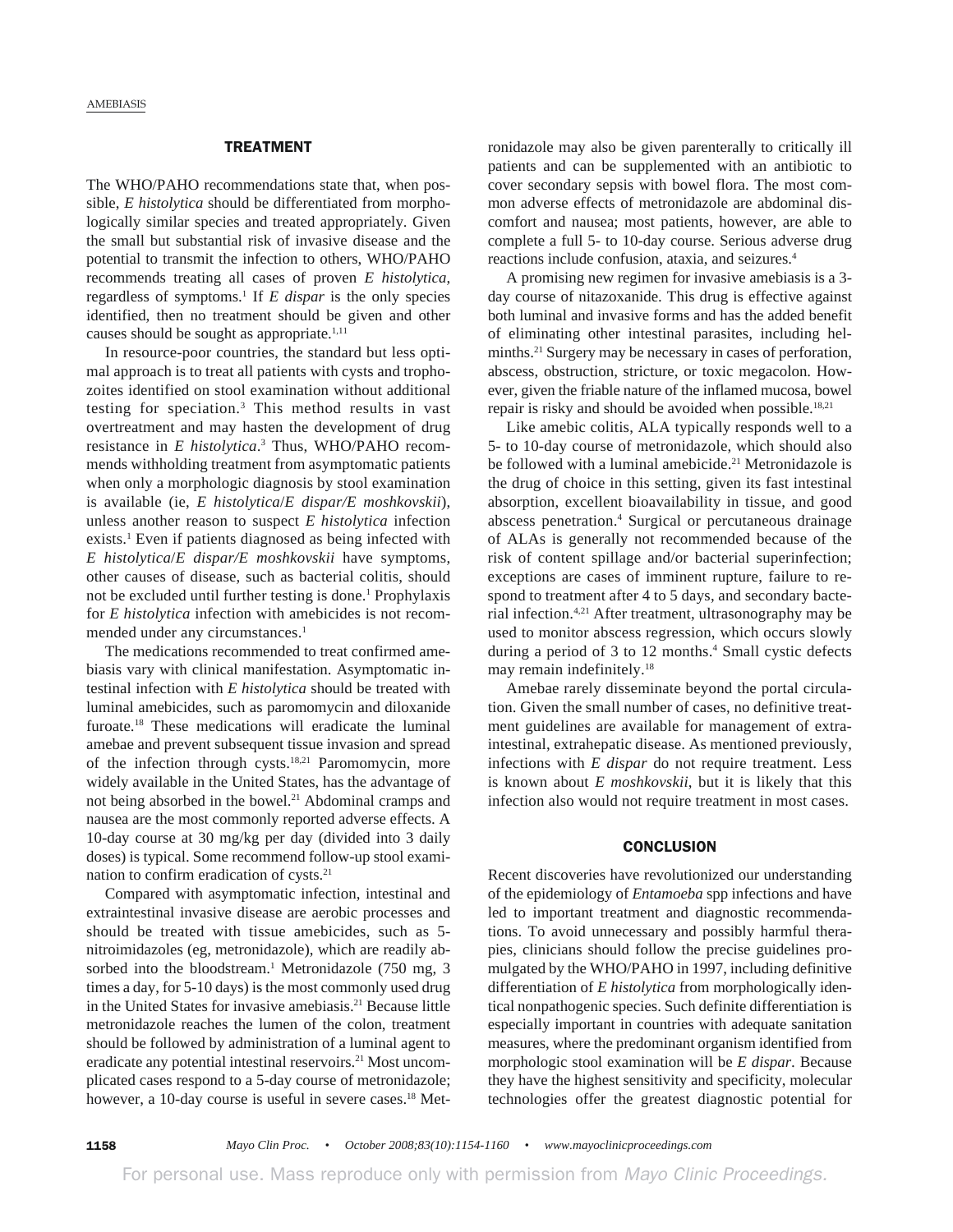laboratories in resource-rich countries at this juncture; however, some antigen detection tests can also provide reliable speciation. When speciation is impossible, we recommend using the phrase "*E histolytica/E dispar/E moshkovskii*" to describe the morphologically identical species seen on stool examination*.* Continued use of new technologies will be crucial in elucidating the true epidemiology and pathogenesis of *Entamoeba* spp, including the less well-studied *E moshkovskii*. Continued development of affordable, sensitive, and specific diagnostic tools will be required for use in resource-poor settings, where the incidence of disease is highest.

#### **REFERENCES**

**1.** WHO/PAHO/UNESCO report: a consultation with experts on amoebiasis: Mexico City, Mexico 28-29 January, 1997. *Epidemiol Bull*. 1997; 18(1):13-14.

**2.** Stanley SL Jr. Amoebiasis. *Lancet*. 2003;361(9362):1025-1034.

**3.** Fotedar R, Stark D, Beebe N, Marriott D, Ellis J, Harkness J. Laboratory diagnostic techniques for *Entamoeba* species. *Clin Microbiol Rev*. 2007;20(3):511-532.

**4.** Salles JM, Moraes LA, Salles MC. Hepatic amebiasis. *Braz J Infect Dis*. 2003;7(2):96-110. Epub 2003 Nov 19.

**5.** Blessmann J, Ali IK, Nu PA et al. Longitudinal study of intestinal *Entamoeba histolytica* infections in asymptomatic adult carriers. *J Clin Microbiol*. 2003;41(10):4745-4750.

**6.** Brumpt E. Étude sommaire de l'*Entamoeba dispar* n. sp. Amibe à kystes quadrinucléés, parasite de l'homme. *Bull Acad Med (Paris)*. 1925; 94:943-952.

**7.** Sargeaunt PG, Williams JE, Grene JD. The differentiation of invasive and non-invasive *Entamoeba histolytica* by isoenzyme electrophoresis. *Trans R Soc Trop Med Hyg*. 1978;72(5):519-521.

**8.** Gathiram V, Jackson TF. Frequency distribution of *Entamoeba histolytica* zymodemes in a rural South African population. *Lancet*. 1985; 1(8431):719-721.

**9.** Haque R, Ali IM, Petri WA Jr. Prevalence and immune response to *Entamoeba histolytica* infection in preschool children in Bangladesh. *Am J Trop Med Hyg*. 1999;60(6):1031-1034.

**10.** Solaymani-Mohammadi S, Rezaian M, Babaei Z, et al. Comparison of a stool antigen detection kit and PCR for diagnosis of *Entamoeba histolytic*a and *Entamoeba dispar* infections in asymptomatic cyst passers in Iran. *J Clin Microbiol*. 2006;44(6):2258-2261.

**11.** Huston CD, Petri WA. Amebiasis: clinical implications of the recognition of *Entamoeba dispar*. *Curr Infect Dis Rep*. 1999;1(5):441-447.

**12.** Tshalaia LE. On a species of *Entamoeba* detected in sewage effluents. *Med Parazit (Moscow)*. 1941;10:244-252.

**13.** Clark CG, Diamond LS. The Laredo strain and other '*Entamoeba histolytica*-like' amoebae are *Entamoeba moshkovskii*. *Mol Biochem Parasitol*. 1991;46(1):11-18.

**14.** Fotedar R, Stark D, Marriott D, Ellis J, Harkness J. *Entamoeba moshkovskii* infections in Sydney, Australia. *Eur J Clin Microbiol Infect Dis*. 2008 Feb;27(2):133-137. Epub 2007 Oct 24.

**15.** Gathiram V, Jackson TF. A longitudinal study of asymptomatic carriers of pathogenic zymodemes of *Entamoeba histolytica*. *S Afr Med J*. 1987;72(10):669-672.

**16.** Stauffer W, Ravdin JI. *Entamoeba histolytica*: an update. *Curr Opin Infect Dis*. 2003;16(5):479-485.

**17.** Ali IK, Clark CG, Petri WA Jr. Molecular epidemiology of amebiasis. *Infect Genet Evol*. 2008 May 14. [Epub ahead of print]

**18.** Gill GV, Beeching NJ. *Tropical Medicine*. 5th ed. Oxford, UK: Blackwell Publishing; 2004:153-159.

**19.** Weinke T, Friedrich-Jänicke B, Hopp P, Janitschke K. Prevalence and clinical importance of *Entamoeba histolytica* in two high-risk groups: travelers returning from the tropics and male homosexuals. *J Infect Dis*. 1990;161(5):1029-1031.

**20.** Allason-Jones E, Mindel A, Sargeaunt P, Williams P. *Entamoeba histolytica* as a commensal intestinal parasite in homosexual men. *N Engl J Med*. 1986;315(6):353-356.

**21.** Ravdin JI, Stauffer WM. *Entamoeba histolytica* (amebiasis). In: Mandell GL, Bennett JE, Dolin R, eds. *Mandell, Douglas, and Bennett's Principles and Practice of Infectious Diseases*. Vol 2. 6th ed. Philadelphia, PA: Churchill Livingstone; 2005:3097-3111.

**22.** Hung CC, Deng HY, Hsiao WH, et al. Invasive amebiasis as an emerging parasitic disease in patients with human immunodeficiency virus type 1 infection in Taiwan. *Arch Intern Med*. 2005;165(4):409-415.

**23.** Morán P, Ramos F, Ramiro M, et al. Infection by human immunodeficiency virus-1 is not a risk factor for amebiasis. *Am J Trop Med Hyg*. 2005;73(2):296-300.

**24.** Paul J, Srivastava S, Bhattacharya S. Molecular methods for diagnosis of *Entamoeba histolytica* in a clinical setting: an overview. *Exp Parasitol*. 2007 May;116(1):35-43. Epub 2006 Dec 26.

### **CME Questions About Amebiasis**

- 1. According to the World Health Organization (WHO)/ Pan American Health Organization (PAHO), which *one* of the following describes the *causative* agent(s) of amebiasis?
	- a. All intestinal amebae
	- b. All intestinal and extraintestinal amebae
	- c. *Entamoeba histolytica/dispar*
	- d. Any *Entamoeba* species
	- e. *E histolytica*
- 2. Which *one* of the following is *true* regarding *E histolytica*?
	- a. It infects 10% of the world's population
	- b. It commonly spreads to extraintestinal sites such as the liver
	- c. Organisms can usually be identified from amebic liver abscesses (ALAs)
	- d. The bulk of the world's disease is in developed nations
	- e. It is indistinguishable from *E dispar* and *Entamoeba moshkovskii* by light microscopy
- 3. Which *one* of the following is the *WHO-recommended* treatment for a patient diagnosed as being infected specifically with *E dispar*?
	- a. No therapy; additional laboratory tests should be performed as clinically indicated
	- b. A 5-nitroimidazole compound, such as metronidazole
	- c. A luminal agent, such as paromomycin
	- d. A tissue amebicide followed by a luminal agent
	- e. Diloxanide furoate

*Mayo Clin Proc. • October 2008;83(10):1154-1160 • www.mayoclinicproceedings.com* 1159